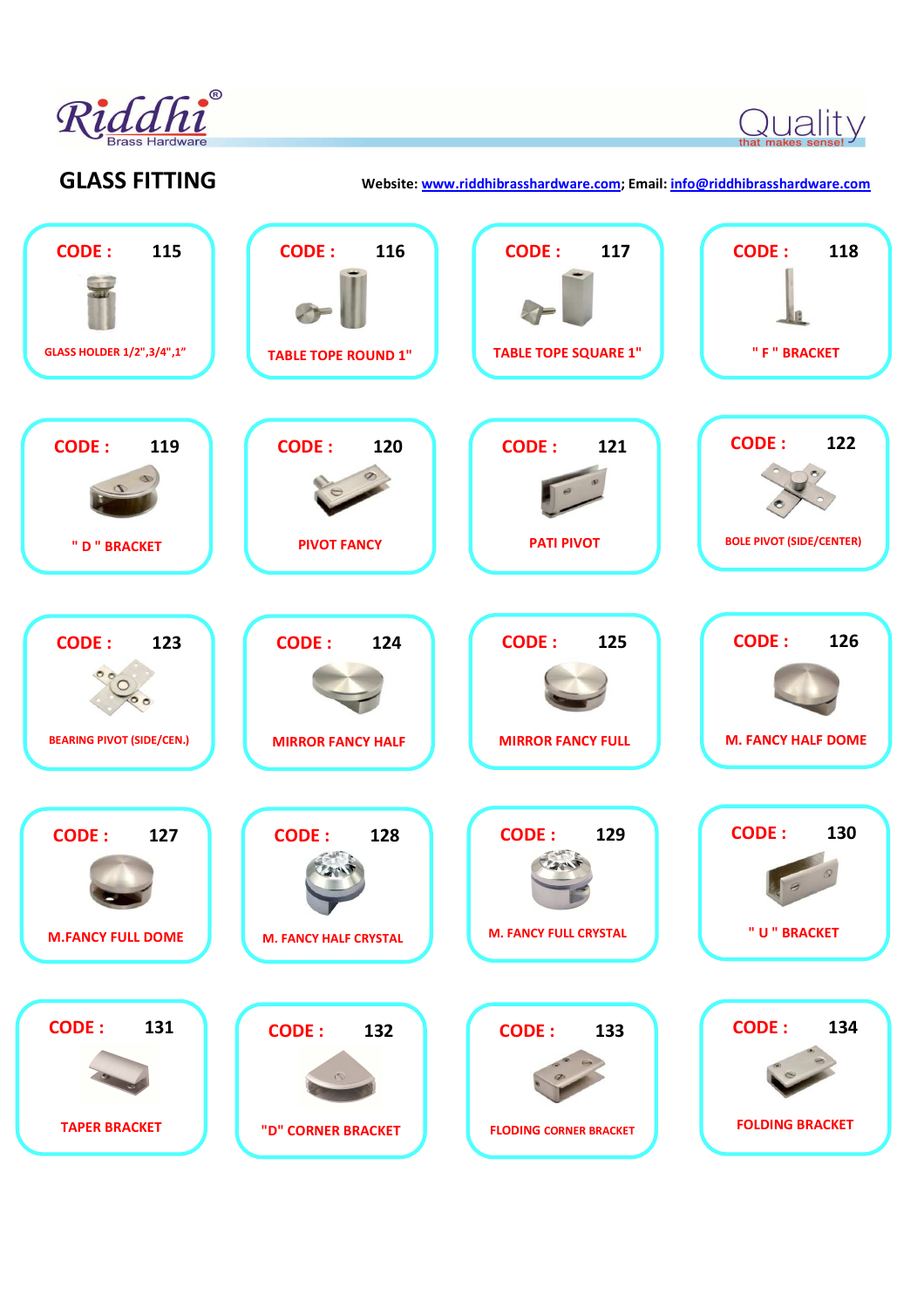

 $\bigcirc$  that makes sense!  $\bigvee$ 

## **Website: www.riddhibrasshardware.com; Email: info@riddhibrasshardware.com**

| <b>CODE:</b>                                 | <b>CODE:</b>                                           | <b>CODE:</b>                                           | <b>CODE:</b>                                            |
|----------------------------------------------|--------------------------------------------------------|--------------------------------------------------------|---------------------------------------------------------|
| 135                                          | 136                                                    | 137                                                    | 138                                                     |
| <b>ROUND BULLET BRACKET</b>                  | <b>SQUARE BULLET BRACKET</b>                           | <b>PYRAMID BRACKET</b>                                 | <b>S. L. BRACKET</b>                                    |
| <b>CODE:</b>                                 | <b>CODE:</b>                                           | <b>CODE:</b>                                           | <b>CODE:</b>                                            |
| 139                                          | 140                                                    | 141                                                    | 142                                                     |
| <b>BAT</b>                                   | <b>BAT - TRIANGLE</b>                                  | <b>BAT PRIMIUM</b>                                     | <b>SELF BUTTON</b>                                      |
| <b>CODE:</b>                                 | <b>CODE:</b>                                           | <b>CODE:</b>                                           | <b>CODE:</b>                                            |
| 143                                          | 144                                                    | 145                                                    | 146                                                     |
| <b>KEY HOLE</b>                              | <b>KEY HOLE "HEX"</b>                                  | <b>KEY HOLE "SQUARE"</b>                               | <b>TRIANGLE BRACKET</b>                                 |
| <b>CODE:</b><br>147<br>" L " BUTTON          | <b>CODE:</b><br>148<br>" L " BUTTON FANCY              | <b>NO.1</b><br><b>BRASS ROPE FITTNG NO.1</b>           | <b>NO.2</b><br><b>BRASS ROPE FITTNG NO.2</b>            |
| <b>NO.3</b><br><b>BRASS ROPE FITTNG NO.3</b> | <b>NO.8</b><br><b>NO.4</b><br><b>BRASS ROPE FITTNG</b> | <b>NO.5</b><br><b>NO.9</b><br><b>BRASS ROPE FITTNG</b> | <b>NO.6</b><br><b>NO.10</b><br><b>BRASS ROPE FITTNG</b> |